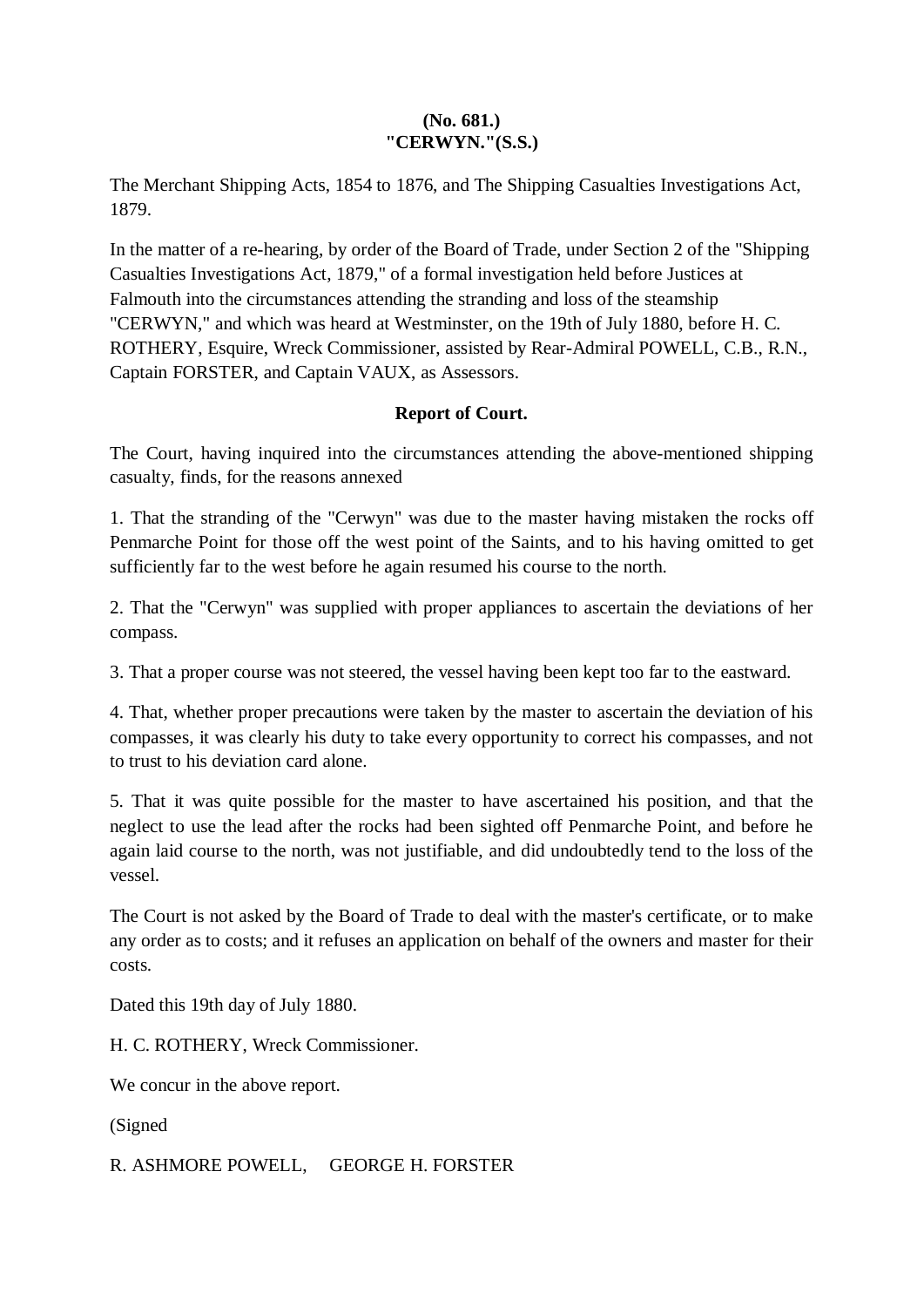Assessors.

C. VAUX,

Annex to the Report

This case originally came before the justices at Falmouth on the 26th and 27th of April last, when it was held that "the casualty was caused by a serious error " in the ship's reckoning, which may have arisen either " from an extraordinary or unknown current, or from " an easterly deviation in the compass, which was not " allowed for or discovered by the master, and that, as " he steered by the deviation card, and had no means " of testing its correctness, the Court did not find him "in default." The Board of Trade, being dissatisfied with the finding, have ordered it to be re-heard before this Court, under the provisions of the "Shipping Casualties Investigations Act, 1879;" and it is under these circumstances that this inquiry has taken place.

The ease came before the Court at Westminster on the 19th of July instant, when Mr. Mansel Jones appeared for the Board of Trade and Mr. Potter for the owners and master of the "Cerwyn." Three witnesses having been produced by the Board of Trade and examined, and the evidence taken before the court of inquiry at Falmouth having been brought in and read, Mr. Mansel Jones asked the opinion of the Court upon the following questions:

1. "What was the cause of the stranding of the " 'Cerwyn'?

2. "Whether the 'Cerwyn' was supplied with proper «appliances to ascertain the deviation of her compasses?

3. "Whether a proper course was steered?

4. "Whether proper precautions were taken by the «master to ascertain the deviation of his compasses?

5. "Whether it was possible for the master to have «ascertained his position with greater accuracy?

6. "Whether it was not the duty of the master to take every opportunity to correct his compasses, and "not to trust to his deviation card?

7. "Whether the neglect to use the lead when the " land was sighted was justifiable, or tended to the loss "of the vessel?"

The managing owner of the ship having been produced and examined, Mr. Potter addressed the Court on behalf of his parties, and Mr. Mansel Jones having been heard in reply, the Court proceeded to give judgment on the questions on which its opinion had been asked The circumstances of the case are as follow.

The "Cerwyn" was an iron screw steamship of 333 tons gross, and 206 tons net register, and was fitted with engines of 50 horse power. She was built at South Shields, in the year 1873, and at the time of her loss was the property of Mr. Edward Handcock, of Falmouth, and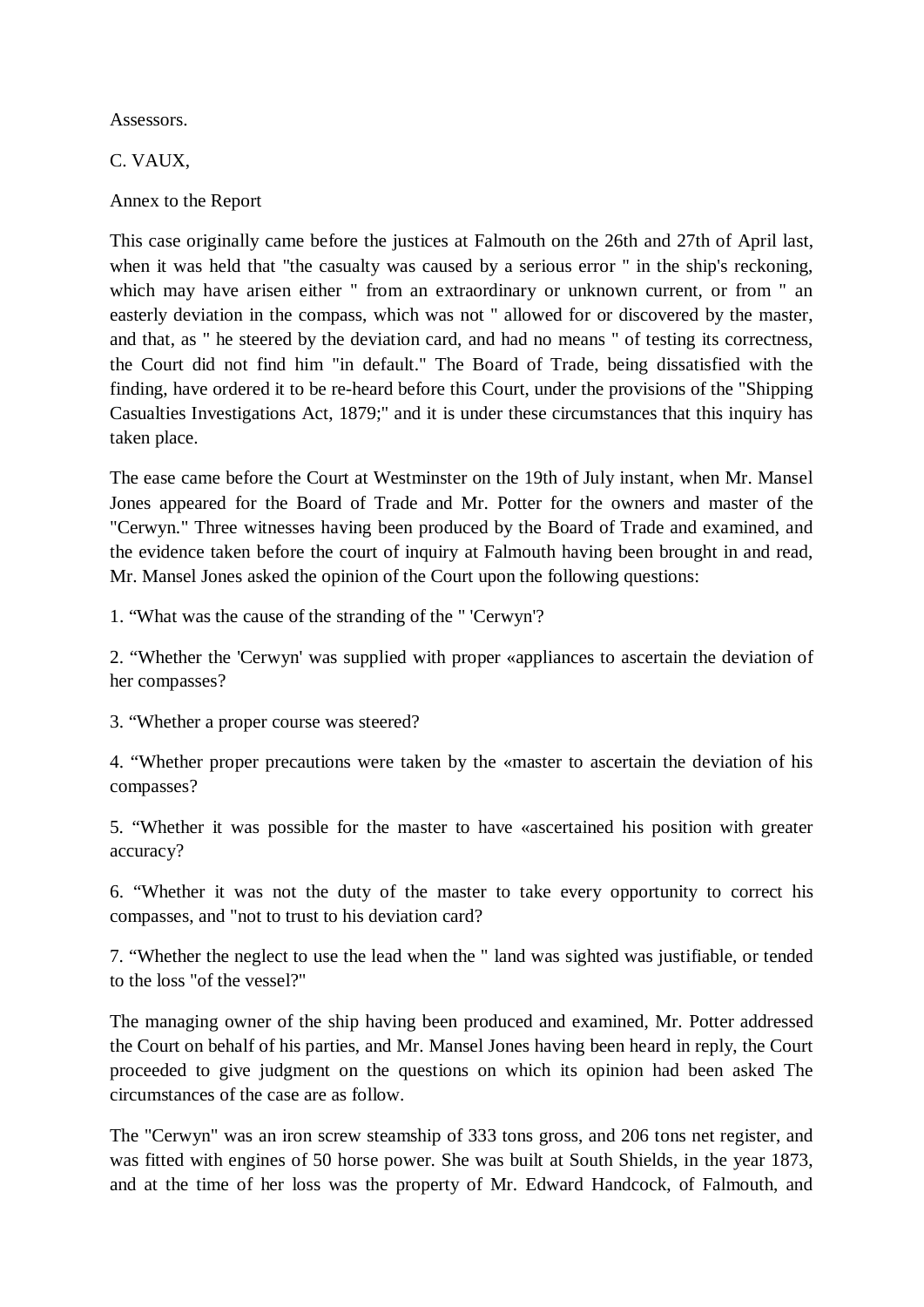others, Mr. Handcock being the managing owner. She left Bilbao at about 1.30 p.m. of the 24th of March last, bound to Newport, in South Wales, having a cargo of about 350 tons of iron ore, and a crew of 12 hands all told. As soon as she bad cleared the port, she was, we were told by the master, laid on a north course by the bridge compass, which was equivalent to a N. 1/2 W. course by the pole compass, the pole having no deviation on that course. The same course was continued, the vessel making about 7 1/2 knots an hour, till about 5.30 a.m. of the 26th, when rocks were suddenly observed ahead, upon which the master believing them to be the rocks off the west end of the Saints, ordered the helm to be star boarded, and kept her on a S.S.W. course for half an hour, after which the course was altered to W. by N. 1/2 N., and she was kept on that course till 8 a.m., when she was again put upon a north course by the bridge compass, equivalent to a N. 1/2 W. course by the pole compass. At 9.20 a.m. the master altered the course to N.  $1/2$  E. by the bridge compass, which we are told was equivalent to north by the pole compass, and he then went below to wash and dress himself. In about 20 minutes afterwards the mate, who had charge of the deck, called him, and on his coming up he observed rocks ahead and upon the starboard bow, upon which he immediately ordered the helm to be star boarded; but before the vessel had paid off further than to about N.W. she struck. It is not necessary to state what subsequently occurred, further than that the vessel soon became a total wreck, the place where the vessel struck being the easternmost rocks of the Saints, and that, with the exception of the master and one of the hands, all the crew were drowned.

Now the first question upon which our opinion has been asked is, "What was the caused of the stranding of "the 'Cerwyn'?" To this the answer is simple; it was due to the master having mistaken the rocks which he first saw, and which it is now admitted were the rocks off Penmarche Point, for the rocks off the west end of the Saints, and to his having stood away again on his course to the north before he had got sufficiently far to the west, which brought him upon the east cud of the Saints.

The second question upon which our opinion has been asked is, "Whether the 'Cerwyn' was supplied with" proper appliances to ascertain the deviation of her "compasses?" It appears that the master had an azimuth compass on board, from which he could have had no difficulty in ascertaining the deviation of his pole compass. Not, indeed, that we are prepared to say that he had the best or simplest appliances for the purpose, but they were quite sufficient.

The third question upon which our opinion has been asked is, "Whether a proper course was steered?" Whether it was owing to an error in the compasses, or to the set of the tides, or to a wrong course having been steered from the first, it is clear that the vessel was kept too far to the eastward; she ought never to have come near Penmarche Point. It is clear, therefore, in our opinion, that a proper course was not steered, and that she should have been kept more to the westward.

The fourth question upon which our opinion has been asked is, "Whether proper precautions were taken by " the master to ascertain the deviation of his com- " passes?" The master has told us that from the time when the compasses were adjusted in January last until the time that the vessel was lost on the 26th of March, during which time he had made one complete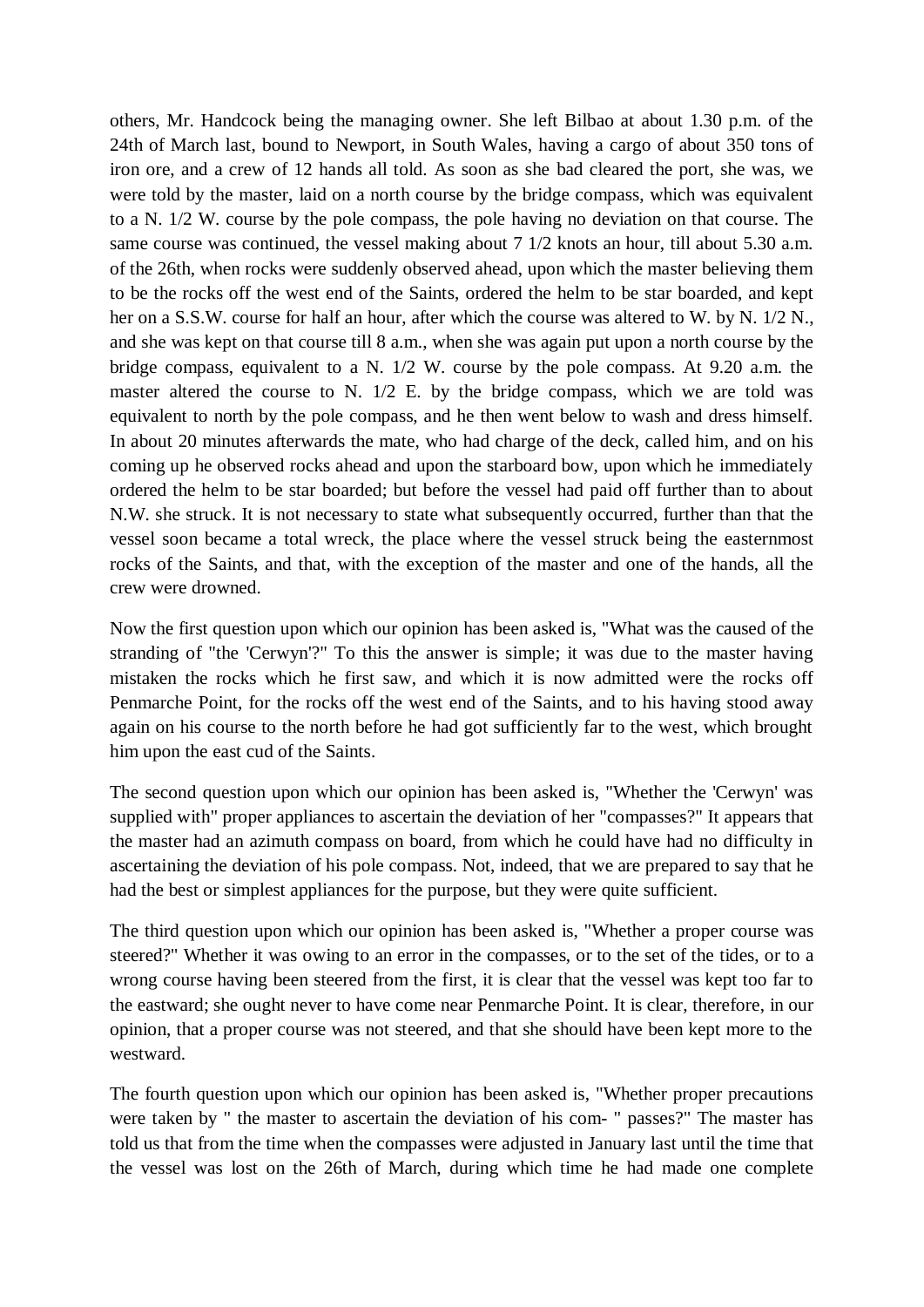voyage between Newport and Bilbao, and was in course of making a second voyage, he had never had but one opportunity of testing his compasses, and that on that occasion he had found his pole compass to be quite right. The fact, if true, is somewhat remarkable, but we have no means of disproving it.

I will next take the sixth question, which is, "Whether» it was not the duty of the master to take every opportunity to correct his compasses and not to trust to his " deviation card?" I think we are all agreed upon this point, that it was the master's duty to take every opportunity to correct his compasses, and that he had no right to trust solely to his deviation card. As the owner very properly observed, it is the duty of a master to correct his compasses on every possible occasion; and he said that he should certainly not retain a captain in his employ who neglected to do so.

The fifth and seventh questions may be conveniently taken together; they are: "Whether it was possible for" the master to have ascertained his position with "greater accuracy?" and "Whether the neglect to use " the lead when the land was sighted was justifiable, "or tended to the loss of the vessel?" It appears to us that, when the master sighted the rocks off Penmarche Point, he knew that from some cause or other he had been set further to the east than he had any reason to expect. Whether this was due to any error in the compasses, or to a strong current to the east, it ought to have aroused his vigilance; and instead of jumping to the conclusion that they were the rocks on the west point of the Saints, he should have taken every means in his power to ascertain whether they were so or not. This he could easily have done; for he had only to take a cast of the lead, after standing off to the westward, and before he again resumed his course to the northward, and indeed at any time before striking, and he would have found that he had only some 30 or 40 fathoms of water, whereas, if he had been off the west end of the Saints, he would have had from 70 to 80 fathoms of water; and this would have clearly shown him his position. Assuming that the vessel was, as the Court at Falmouth have held, set too far to the eastward, either by an error in his compasses or by "an extraordinary and unknown current," the master was to blame for having resumed his course to the north before he had well assured himself of his position. He knew, or ought to have known, that it was full moon, and that the tides on that day were stronger than on any other day in the year, and he ought not to have put her again and continued her on a northerly course until he had ascertained with certainty that he was well clear of the Saints, which he could easily have done by taking a cast of the lead. In our opinion the omission to use the lead after the land had been sighted was not justifiable, and did tend to the loss of the vessel.

The Board of Trade not having asked that the master's certificate should be dealt with, but only that the decision of the Court held at Falmouth should be overruled; Mr. Potter applied for an order for the costs of the master and owner. We were, however, of opinion that, as the decision of the Court at Falmouth had been overruled, and as the master had been held to blame for the casualty, which had been attended with the loss of a valuable vessel and her cargo, together with 10 out of her crew of 12 persons, the master was not entitled to his costs; and that, if the case had originally come before us, we should have been disposed to punish him severely for his negligence. We thought also that the owners were not entitled to their